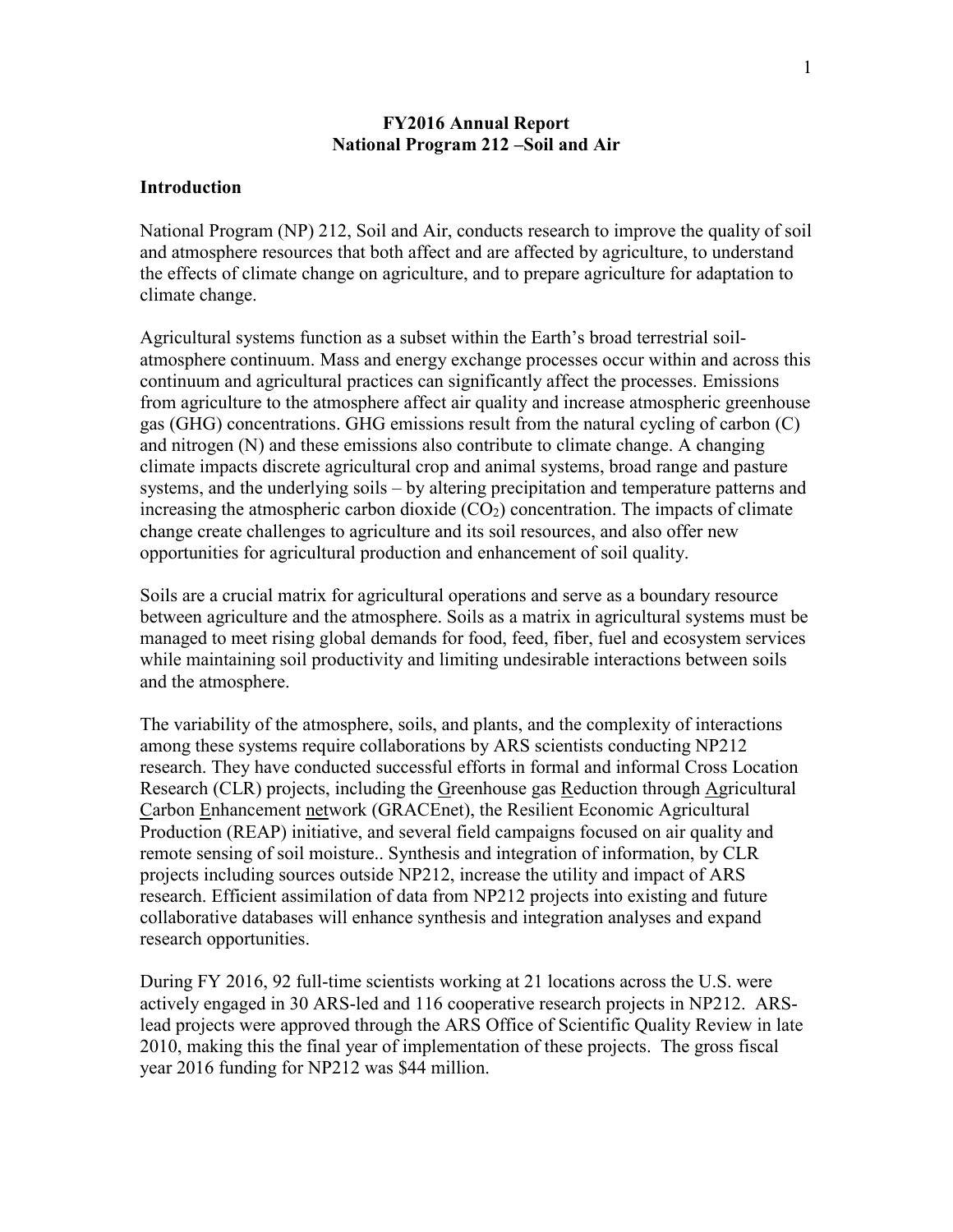# **New additions to the NP212 team in 2016 are***:*

- **Dr. Dave Knaebel**, formerly of GroundworX Analytics, LLC, was hired by ARS's Office of National Programs in August 2016 as the new NPL for Soil Biology.
- **Dr. Catherine Stewart** joined the Soil Management and Sugar Beet Research Unit in Ft. Collins, CO as a Research Soil Scientist. Dr. Stewart will develop a research program on soil carbon sequestration and cycling of carbon. The SMSBRU also welcomed a new postdoctoral research associate in 2016; **Dr. Grace Miner** earned a doctorate in Crop Physiology at Colorado State University in 2016. She will be working on a CSU/USDA-ARS cooperative research project studying how long-term soil and crop management can be used to adapt to climate change by increasing soil health, nitrogen use efficiency, and productivity.
- The Grazinglands Research Laboratory in El Reno, OK welcomed three new postdoctoral research associates in 2016: **Dr. Pradeep Wagle** is an ecologist studying evapotranspiration monitoring with eddy covariance systems. **Dr. Tanka Kandel** is a soil scientist monitoring greenhouse gas emissions using static chambers under different crop, tillage, fertilizer, and grazing systems. **Dr. Pradeep Adhikari** is an agronomist studying crop modeling with Decision Support System for Agrotechnology Transfer (DSSAT) to evaluate soil and water management strategies under changing climate conditions.
- The Northwest Sustainable Agroecosystems Research Unit in Pullman WA hired two scientists to support the Long Term [Agroecosystem](https://www.ars.usda.gov/.../long-term-agroecosystem-research-ltar-network/) Research (LTAR) program: **Ian Leslie,** formerly of the University of Idaho, is a Support Physical Scientist, providing leadership in carrying out field activities and planning experiments that contribute to sustainable agroecosystems. **Bryan Carlson**, formerly of Washington State University, is a Resource Information Specialist, providing leadership in data management and performing statistical analysis of data.
- **Dr. Amanda Ashworth** was recently hired as a Soil Scientist at the Poultry Production and Product Safety Research Unit (PPPSRU) in Fayetteville, AR. Dr. Ashworth was previously a postdoctoral research associate with the Dale Bumpers Small Farms Research Center in Booneville, AR. Amanda's work aims at quantifying plant-soil-water quality benefits from improved poultry manure management. The PPPSRU also welcomed new postdoctoral research associate **Dr. Cristiane Pilon**. Dr. Pilon is originally from Piracicaba, Brazil and received a Ph.D. in crop physiology from the University of Arkansas. She is working on the long-term effects of various grazing management strategies and buffer strips on soil erosion and nutrient runoff from pastures fertilized with poultry litter.

# **The following scientists left or retired from the ranks of NP212 in 2016:**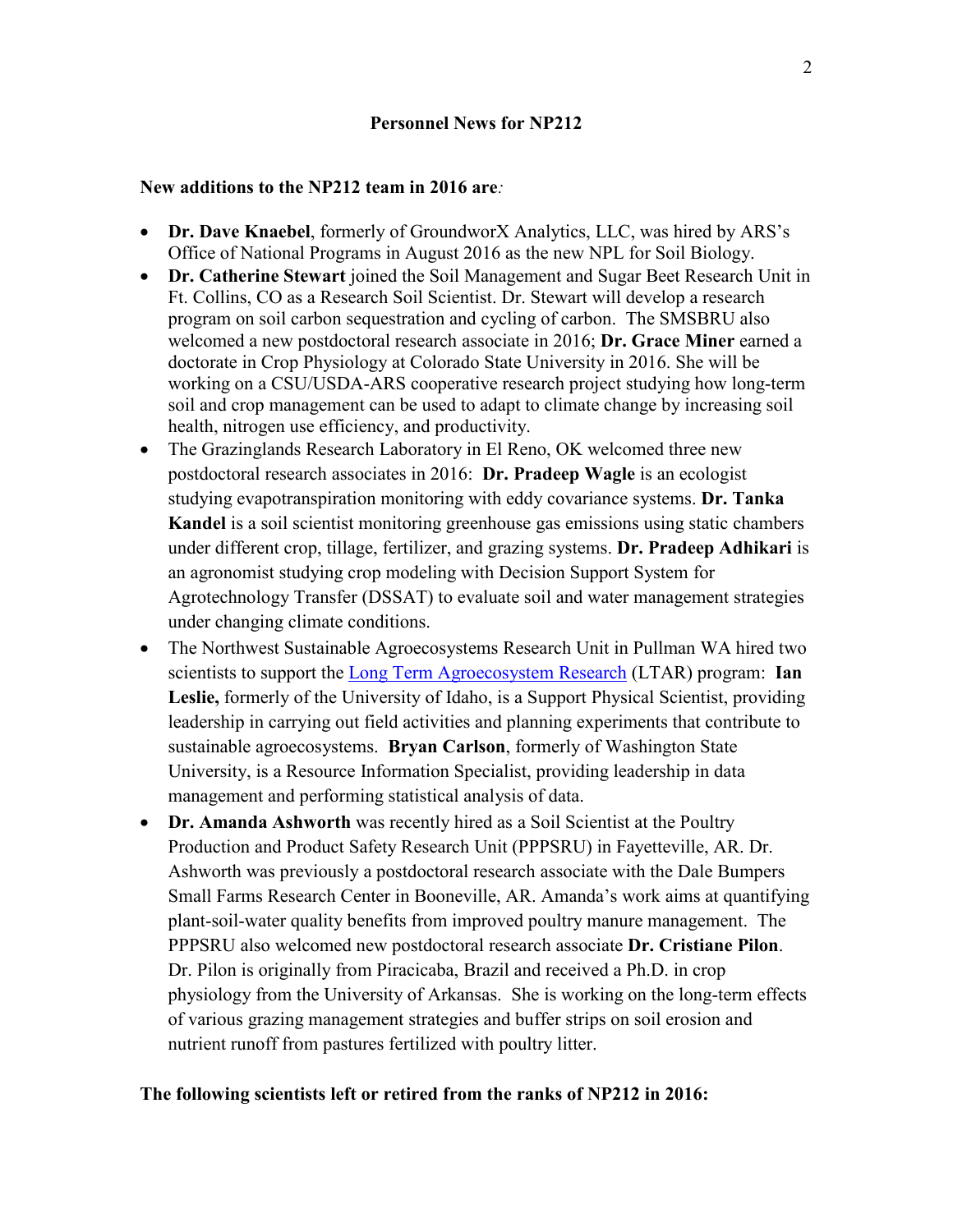- **Dr. Kim Cook,** formerly of the Food Animal Environmental Systems Research Unit, Bowling Green, KY, is now the Research Leader of the Bacterial Epidemiology & Antimicrobial Resistance Research Unit, Athens, GA.
- **Dr. Jonathan Lundgren**, Research Entomologist from the North Central Agricultural Research Laboratory in Brookings SD, left ARS in 2016.
- **Dr. Rufus Chaney** of the Crop Systems and Global Change Laboratory in Beltsville MD, ARS Hall of Fame member, retired in 2016 after 47 years of service with ARS. We'd call that dedicated.

The distinguished record of service of these scientists is recognized world-wide, and they will be missed in NP212.

# **The following scientists in NP 212 received prominent awards in 2016:**

- **Dr. Stephen A. Prior** was inducted as a Fellow of the American Society of Agronomy (ASA) during the 2016 Annual International Meeting of ASA.
- **Dr. Jorge A. Delgado** of the Soil Management and Sugar Beet Research Unit in Ft. Collins, CO received an International Service in Agronomy Award from the American Society of Agronomy in recognition of his outstanding contributions in research, teaching, extension, or administration made outside of the United States by a current agronomist.
- **Dr. Hero T. Gollany,** Research Soil Scientist with the Soil and Water Conservation Research Unit, Pendleton OR, was selected by the American Society of Agronomy as a 2016 ASA Fellow Award recipient for her service to the society.
- **Dr. Jane Johnson** of the Soil Management Research Laboratory in Morris MN was named a fellow of the American Society of Agronomy in 2016.
- **Dr. Sharon Papiernik**, Supervisory Research Soil Scientist in the North Central Agricultural Research Laboratory in Brookings SD, was named a Fellow of the Agrochemicals Division of the American Chemical Society.
- **Dr. Lisa Durso,** Research Microbiologist with the Agroecosystem Management Research Laboratory in Lincoln NE, was named an "Excellent Associate Editor" by the Journal of Environmental Quality.
- The United States Composting Council awarded **Dr. Rufus Chaney** of the Crop Systems and Global Change Laboratory in Beltsville MD the first "Jerome Goldstein Lifetime Achievement Award" for his research and contributions in the field of composting.

The quality and impact of NP 212 research was further evidenced in 2016 by the following: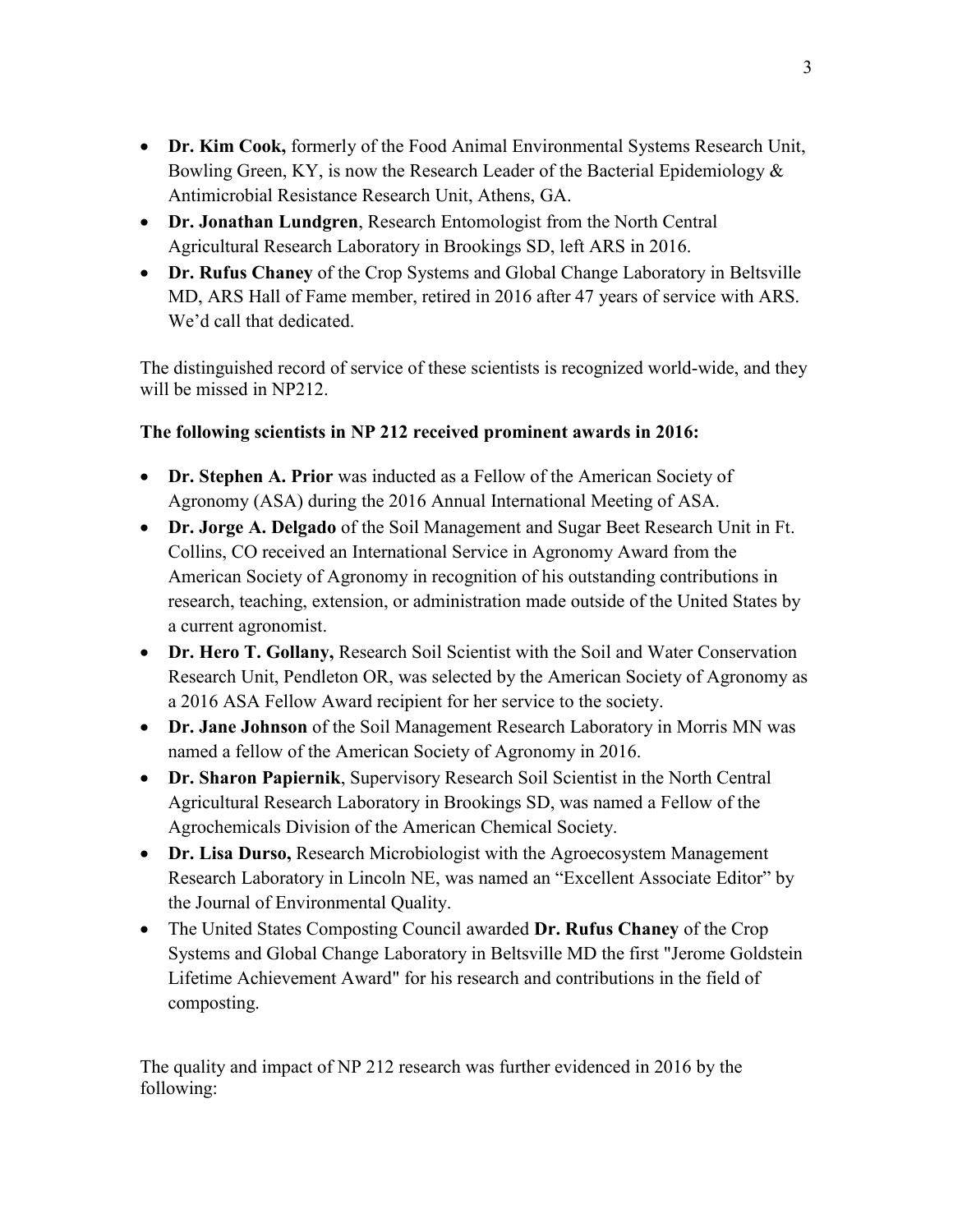- 153 refereed journal articles published
- 2 new patent applications submitted and 4 new patents issued
- 1 current cooperative research and development agreement and 4 new material transfer agreements with stakeholders
- Administration or development of 7 web sites for academia or stakeholders.

**In 2016, NP 212 scientists participated in research collaborations with scientists in**: Australia, Bolivia, Brazil, Canada, China, Congo (Democratic), Ecuador, Germany, Jordan, Korea, Malawi, Mexico, Namibia, New Zealand, Peru, Puerto Rico, Spain, Taiwan, and Turkey.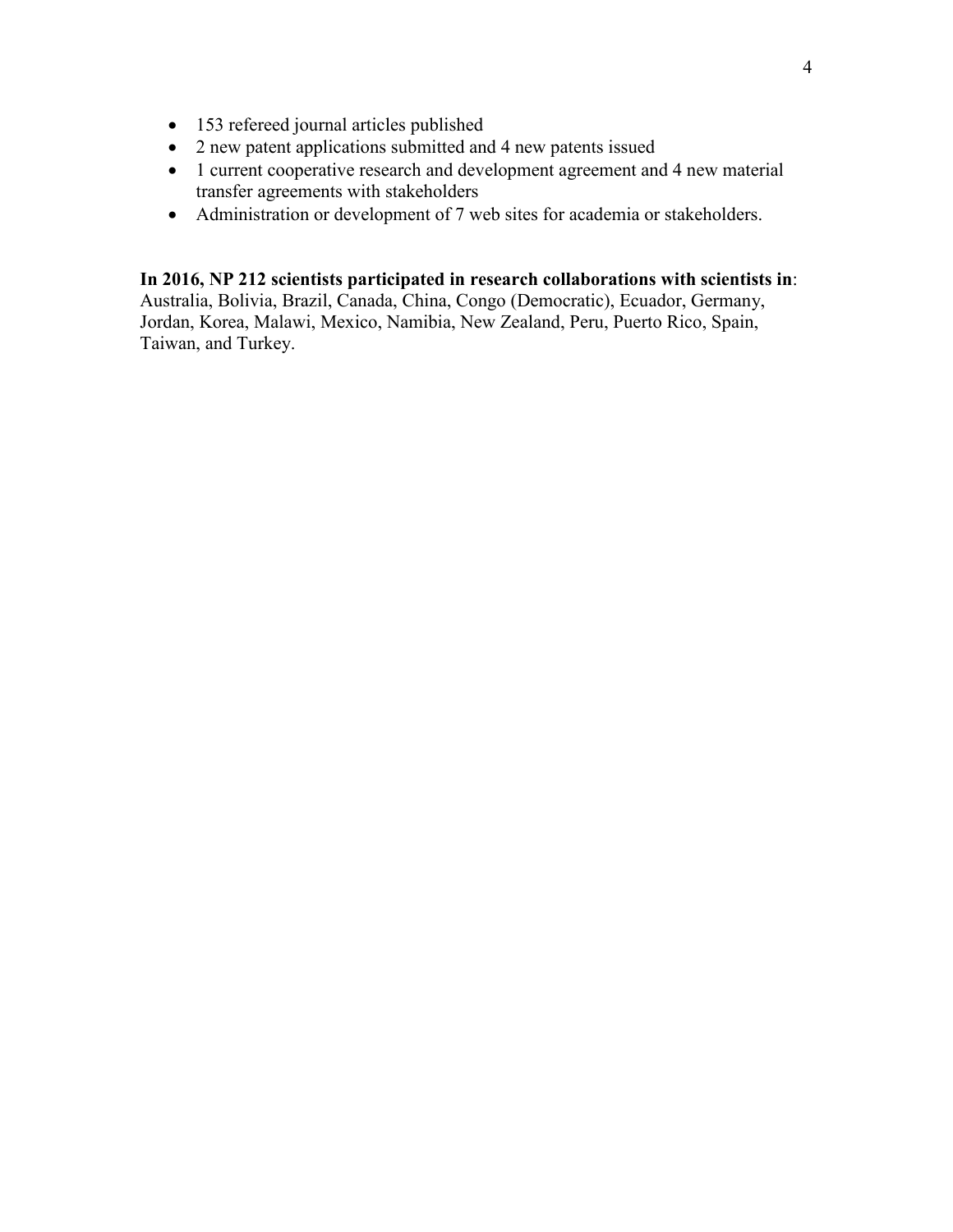### **Significant Accomplishments for FY2016**

This section summarizes significant and high impact research results that address specific components of the FY 2011 – 2015 action plan for NP 212. Each section summarizes accomplishments of individual research projects in NP 212. Many of the programs summarized for FY 2016 include significant domestic and international collaborations with both industry and academia. These collaborations provide extraordinary opportunities to leverage funding and scientific expertise for USDA-ARS research by rapidly disseminating technology, which enhances the impact of ARS research programs. This National Program is organized into four components:

- 1. Enable Improvements of Air Quality via Management and Mitigation of Emissions from Agricultural Operations
- 2. Develop Knowledge and Technologies for Reducing Atmospheric Greenhouse Gas (GHG) Concentrations through Management of Agricultural Emissions and Carbon (C) Sequestration
- 3. Enable Agriculture to Adapt to Climate Change
- 4. Maintaining and Enhancing Soil Resources

# **Component 1: Enable Improvements of Air Quality via Management and Mitigation of Emissions from Agricultural Operations**

Atmospheric emissions from agriculture are under increased scrutiny due to potential negative global environmental effects and threats to human and animal welfare. Emissions also contribute to localized tensions between agriculture and residential communities with visibility impairment (haze) and nuisance odors. Major classes of emissions include particulate matter (PM), volatile inorganic compounds (primarily ammonia, nitrous oxide, and hydrogen sulfide), volatile organic compounds (VOCs), and those arising from pesticide applications. Often these emissions exist as mixtures and, thus, adjustments to production practices for abatement may decrease the release of one material while changing the emission character or magnitude of other materials.

### **Selected FY16 Accomplishments**

**Enhanced-efficiency nitrogen fertilizers can reduce nitrous oxide emissions from cropping systems.** Nitrous oxide gas emitted from soil represents lost nitrogen. Nitrous oxide is also a potent greenhouse gas. ARS researchers in Kimberly, Idaho, monitored greenhouse gas emissions from a silage corn–barley–alfalfa rotation that received a commercially-available stabilized urea fertilizer (SuperU®) or conventional granular urea in the spring, or dairy manure in the fall or spring. They found that SuperU reduced nitrous oxide emissions by 52% when corn was grown, but nitrous oxide emissions were not reduced when barley was grown. There also was no difference in emissions between spring and fall manure applications. While >50% reductions in nitrous oxide emissions were observed using SuperU, in all cases, nitrous oxide emissions from soils were less than 1% of the applied nitrogen. This work demonstrates that SuperU can reduce nitrous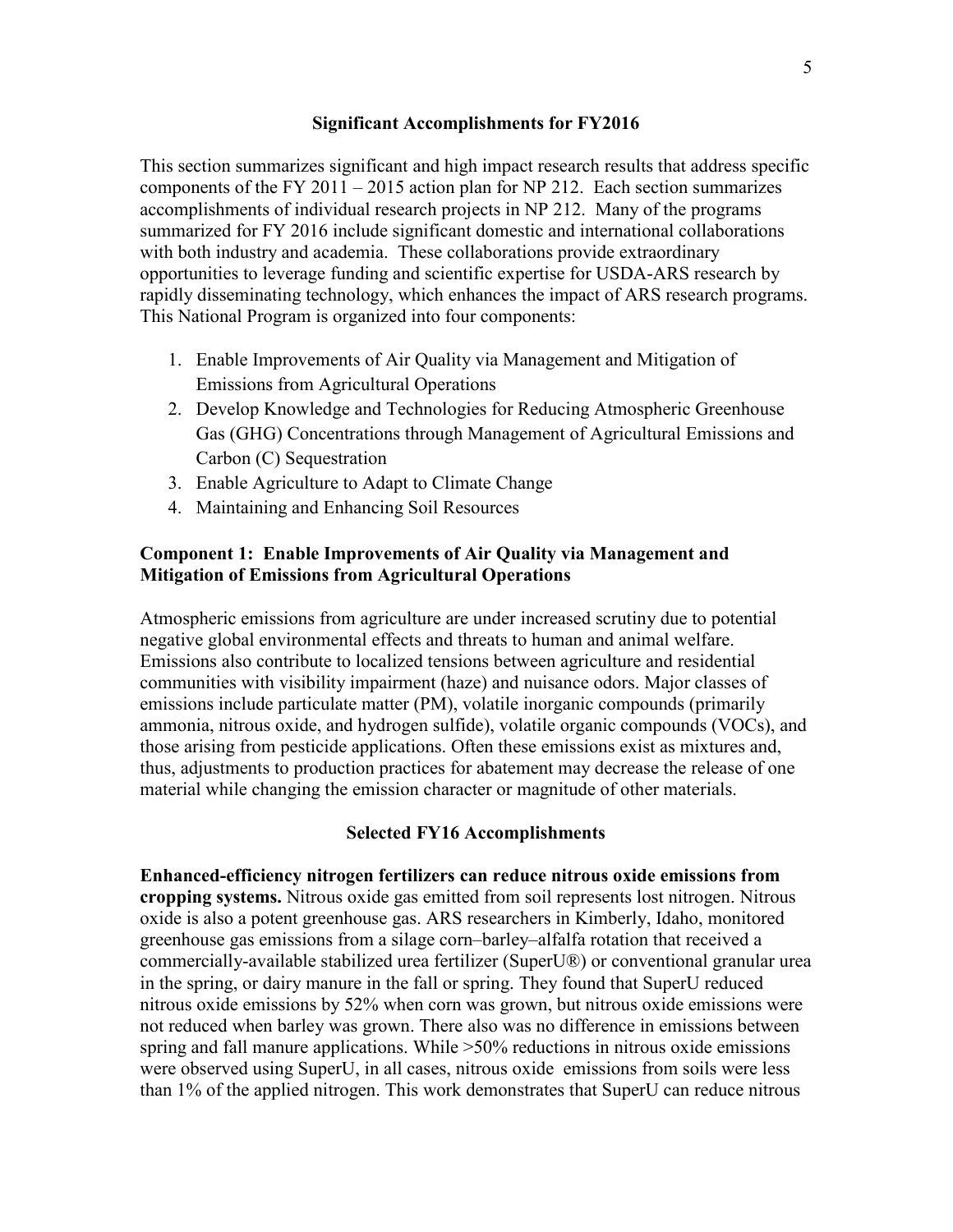oxide emissions from selected (e.g., corn) irrigated cropping systems in the semiarid western United States.

**The Greenhouse gas Reduction through Agricultural Carbon Enhancement network (GRACEnet) project.** Historical major GRACEnet product developments include establishment of field/laboratory measurement protocols, a standardized Excel data entry template, software to perform quality control of data entry, a web-accessible GRACEnet database with field measurements, site characterization data, land management information, and 163 manuscript citations, with 12 of these citations entered during FY 2016. The GRACEnet databases continue growing, with over 159,000 records entered into GRACEnet during FY 2016, for a grand historic total of 587,000 records about soil greenhouse gas (GHG) emission, biomass, soil chemical properties, management, amendments, or other important related measurements. A significant portion, 136,000 soil greenhouse gas (GHG) emission records, were entered during FY 2016, adding to a grand total of over 247,000 GHG measurements in GRACEnet. A large portion of these recorded databases on the website have been released to the public. The GRACEnet project has increased the accuracy of GHG emission estimates reported in the U.S. national GHG inventory, including the latest inventory published during 2016. Additionally, the GRACEnet project has been used to develop scaling factors to quantify the GHG reductions of improved management practices imbedded in decision support tools. In addition, GRACEnet data are now being used to validate the underlying models used by the NRCS Carbon Management Evaluation Tool [COMET]-Farm decision support tool.

**Multiple management changes are needed to reduce direct N2O emissions.** Strategies have been proposed for reducing nitrous oxide  $(N_2O)$  emissions by modifying the rate, source, timing and/or placement of nitrogen fertilizers. Studies have shown, however, that modifying only one of these components by itself does not consistently reduce  $N_2O$ emissions. ARS scientists in Saint Paul, Minnesota conducted field studies over two corn growing seasons to examine multiple combinations of practices that altered the fertilizer rate, application timing and/or use of microbial inhibitors. The results showed that only the most intensive combination – one that used split application timing together with microbial inhibitors at reduced N application rate – was able to decrease  $N_2O$  emissions. These results demonstrate that multiple changes to conventional farming practice will be needed to effectively reduce  $N_2O$  emissions.

#### **Continuous cropping systems increase soil carbon and reduce carbon dioxide**

**emissions.** Most cropping systems in the Pacific Northwest dryland production region are losing soil organic carbon over time. Soil conservation requires the development of farming systems that are productive and that preserve soil carbon. ARS researchers in Pendleton, Oregon used field experiments and models to measure and predict how different cropping system options affect soil carbon. Continuous cropping to winter wheat using no-till methods was found to increase soil organic carbon and also reduce carbon dioxide emissions. These results will encourage the development and adoption of continuous winter wheat cropping systems.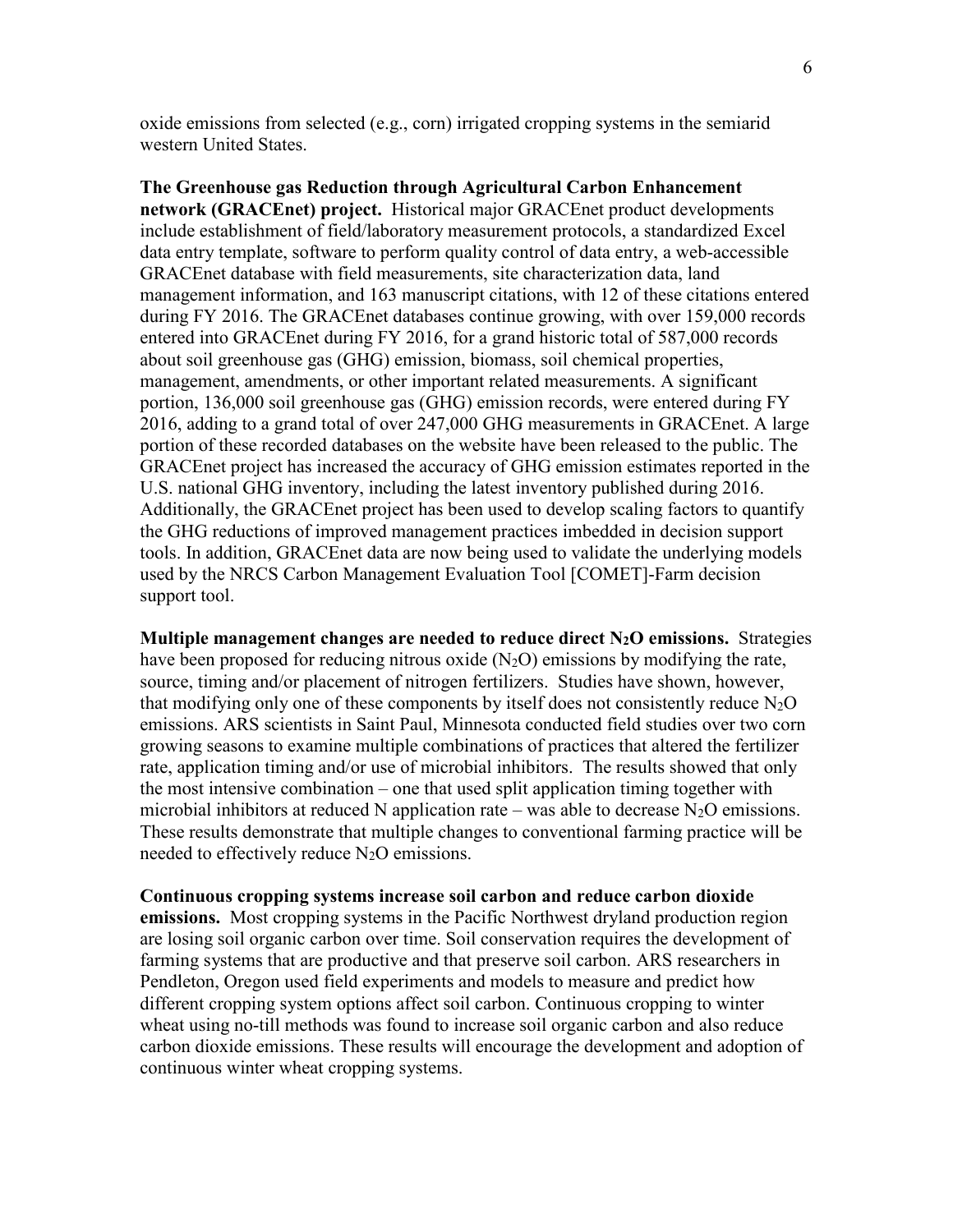**Wind erosion and climate change in the Pacific Northwest.** Warmer and drier climates forecast for the coming decades could impact agriculture and wind erosion in the Pacific Northwest. ARS scientists at Pullman, Washington, in collaboration with scientists at University of Idaho, simulated the impact of climate change on wind erosion and  $PM_{10}$  emissions using state-of-art climate forecasts and wind erosion technologies. PM<sub>10</sub> is particulate matter less than or equal to 10 microns in diameter and of concern in the Pacific Northwest where  $PM_{10}$  emissions from agricultural lands can cause elevated atmospheric  $PM_{10}$  concentrations that exceed the National Ambient Air Quality Standards. While currently a concern in the Pacific Northwest, the conducted simulations predicted that  $PM_{10}$  emissions are anticipated to decrease over the next decades. Specifically, agricultural and atmospheric climate models predict that by 2050, the Pacific Northwest will experience enhanced agricultural biomass production owing to  $CO<sub>2</sub>$  fertilization. This enhanced biomass production will have the beneficial effect of protecting soil from erosion. Therefore, for the Pacific Northwest, both wind erosion and PM<sub>10</sub> emissions from soils are predicted to decrease by 2050.

### **Rising carbon dioxide will increase rice yield reductions caused by rising**

**temperatures.** Rice yields in many parts of the world are decreasing due to climate change. ARS scientists in Beltsville, Maryland, tested whether rising atmospheric carbon dioxide would alleviate or exacerbate this problem, using a diverse range of rice germplasm. In all types tested, seed production problems at high temperature were exacerbated by elevated carbon dioxide. Some wild lines were less affected, and these could provide genes useful to incorporate into commercial lines for future climates.

**Effect of antibiotics on atrazine degradation.** The routine use of herbicides in grain production systems that also utilize manure for fertility will result in the co-application of veterinary antibiotics (VAs) present in the manures and herbicides to field soils. The VAs may impact soil microbial activity and, by extension, herbicide degradation rates. ARS scientists in Columbia, Missouri evaluated the interactions between these amendments on herbicide fate. In the absence of manure, the complete breakdown of the corn herbicide atrazine in soil was reduced by the presence of two VAs, sulfamethazine and oxytetracycline. However, in the presence of manure, atrazine breakdown was significantly reduced, regardless of the VA concentration in the soil, suggesting that other components of the manure had a greater inhibitory effect on atrazine breakdown than the VAs. Assessments of soil microbial ecology indicated that the VAs did alter the community structure but not nearly to the extent that manure addition did. The results demonstrated that manure application had a greater effect on atrazine degradation than VAs, suggesting that the presence of VA residues found in land-applied manure are unlikely to alter atrazine fate in soil. These findings are important as they indicate that herbicide persistence will not be greatly affected by land application of VAs when manure is used as a fertilizer source**.**

**Quantifying hydrogen and odor emission from animal systems.** Hydrogen sulfide (H2S) gas from swine manure slurries are a health risk and odor nuisance. Increasing use of dried distillers' grains with solubles (DDGS) in swine diets has contributed to increasing levels of H2S emissions. ARS scientists in Ames, Iowa completed an animal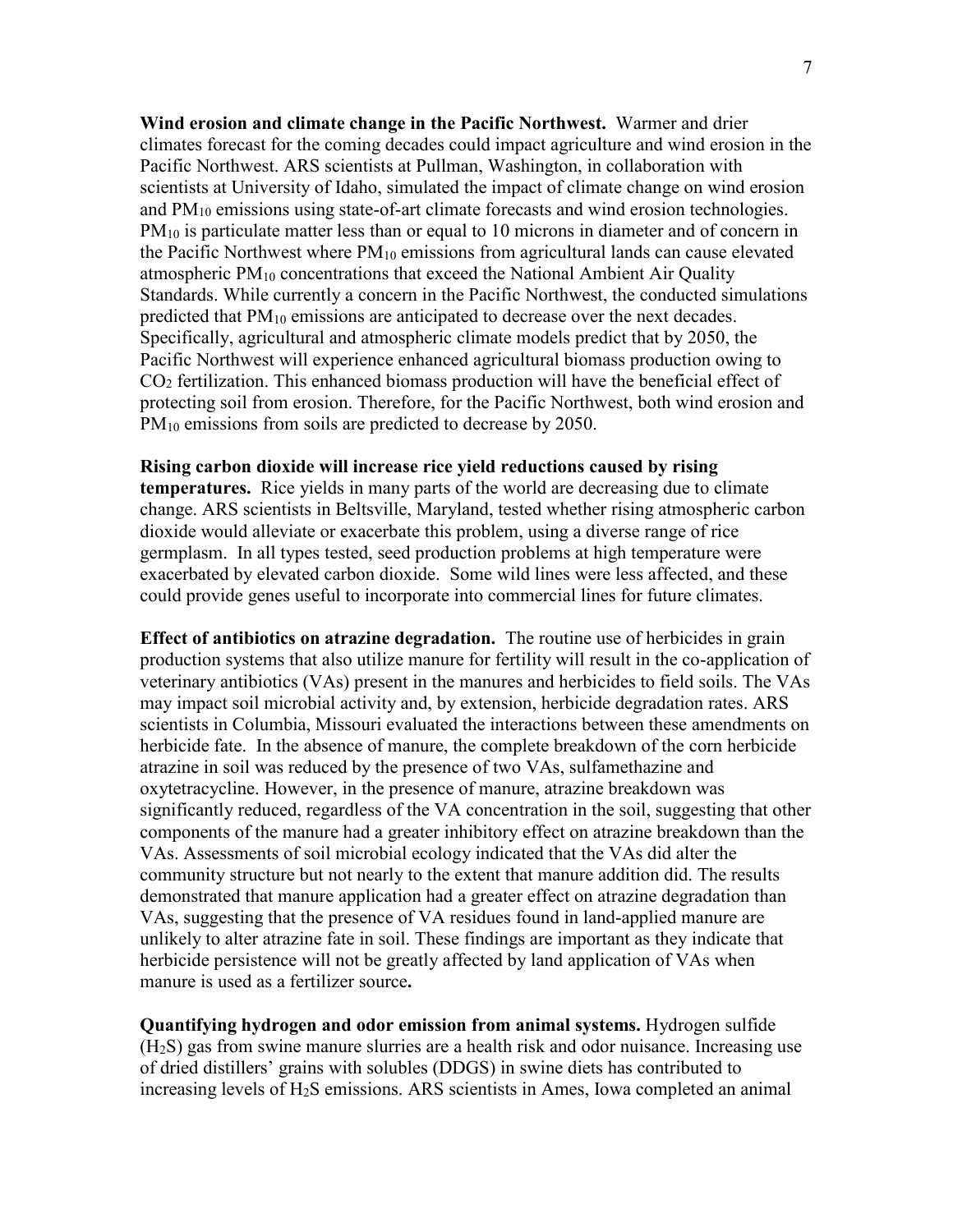feeding trial that investigated the effect sulfur levels and sulfur sources in swine diet have on H2S emissions. Increasing sulfur levels in swine diets significantly increases hydrogen sulfide emissions and odor; additionally, dietary sources enriched with sulfur amino acids also increase sulfur odor emissions. Information from this study will be of value for growers, engineers, and regulatory officials on developing guidelines for alternative diets to reduce sulfur levels in diets which contribute to increasing hydrogen sulfide emissions.

**Electronic nose sensors can be used to detect odors from biosolids.** Gas monitoring tools, such as electronic nose sensors, have evolved over the last decade and are a promising approach for applications where rapid and automated detection of specific gases or patterns of gases are required; further, they can also be used to discriminate between air samples containing complex mixtures of compounds. However, little information is available on the application of sensor arrays to monitor the processes involved with the treatment and use of biosolids, which are used as an alternative fertilizer source. ARS scientists in Beltsville, Maryland, conducted studies to examine the feasibility of a series of electronic nose sensors to discriminate between treatment of biosolids stabilized with different amounts of lime and to explore their ability to detect key odors in comparison to using an array of sophisticated analytical instruments. The electronic nose sensors were able to discriminate between lime dosages for alkaline stabilized biosolids and showed close agreement with sophisticated analytical instrumentation, but the analytical instruments could detect the gases at much lower concentrations. These results are expected to provide important information on the use of commercially-available electronic nose technologies to increase the effectiveness of biosolids treatment programs and to assist in reducing odor complaints when biosolids are applied to agricultural fields.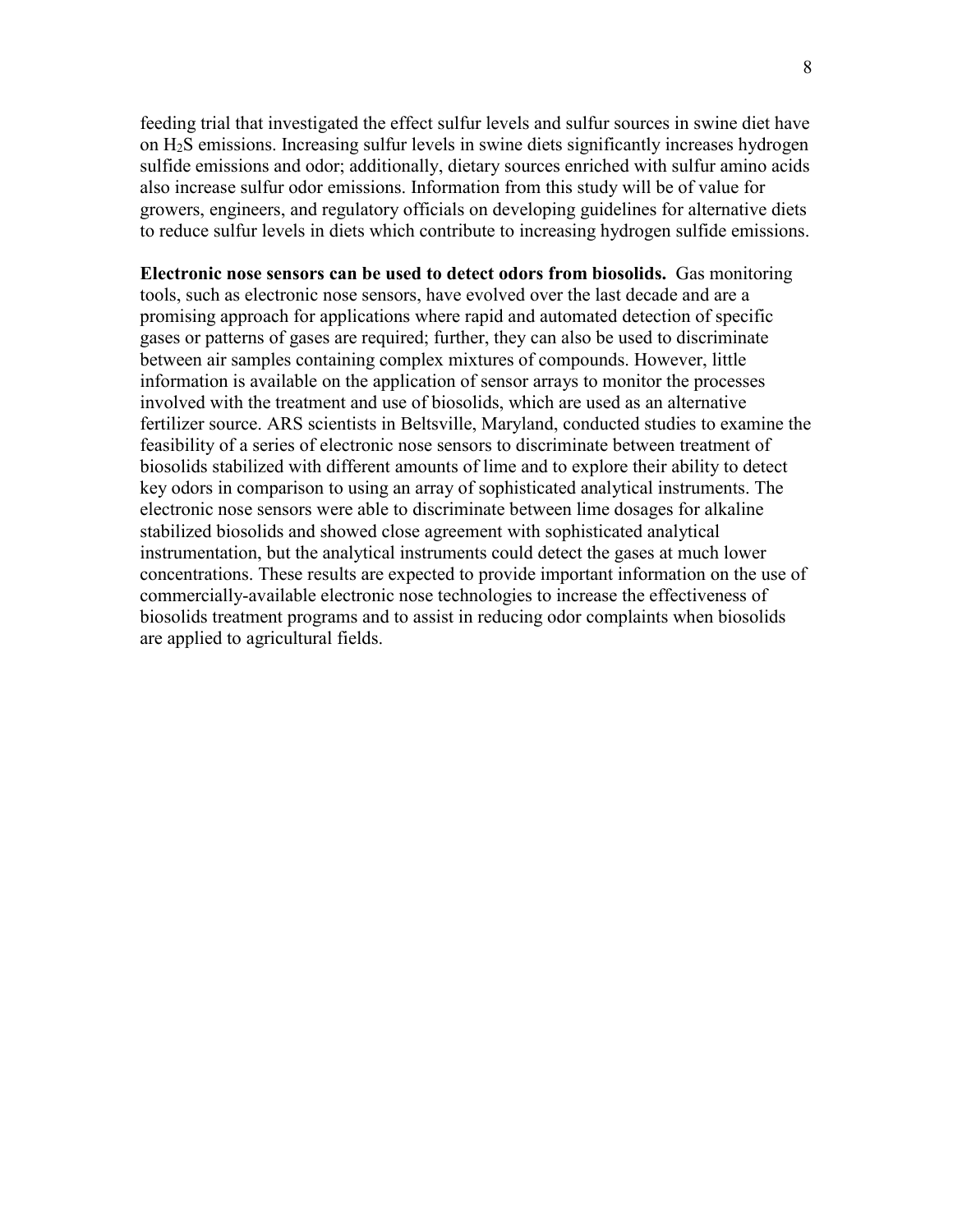# **Component 2: Develop Knowledge and Technologies for Reducing Atmospheric Greenhouse Gas (GHG) Concentrations through Management of Agricultural Emissions and Carbon (C) Sequestration**

Agriculture GHG emissions to the atmosphere are among the documented anthropogenic factors driving climate change. Land management practices may be altered to reduce GHG emissions. Agriculture also provides an opportunity to sequester C in soils, thus offsetting GHG emissions and offering a partial solution to slowing the forces of climate change. Increasing production without increasing emissions also presents an opportunity to decrease the emissions intensity of certain agricultural commodities.

### **Selected FY16 Accomplishments**

**Increasing soil carbon sequestration and reducing carbon dioxide emissions under conservation tillage management.** Documentation of soil chemical properties such as carbon sequestration in long-term conservation tillage versus conventional tillage experiments is rare, simply because there are few existing experiments and less financial incentive to maintain extremely long projects. ARS scientists at Florence, South Carolina, created a long-term (34 year) tillage and crop management experiment using sandy soils. The study showed that it takes a few decades to accumulate a significant amount of topsoil organic carbon, and furthermore, that conservation tillage resulted in a net increased accumulation of about 7 metric tons per hectare of soil organic carbon compared to conventional tillage. Therefore, during the 34-year course of this experiment, 25 metric tons of carbon dioxide equivalents per hectare were sequestered. These results affirm the benefits of conservation tillage management for U.S. agriculture through increasing soil organic carbon as well as reducing agriculture's impact on greenhouse gas emission.

**Integrated remote sensing approach for retrieving leaf area index at field scales.** Leaf area index is a key biophysical parameter used for land surface flux estimation, water resource management and crop growth monitoring. While coarse resolution leaf area index data at the kilometer scale are available from the NASA Terra Moderate Resolution Imaging Spectroradiometer and these data products are sufficient for global, continental and regional scale applications, field-scale applications require a leaf area index with higher spatial and temporal resolutions. An automated mapping method for leaf area index has been built to generate 4-day time-series of leaf area index at 30m resolution by ARS scientists in Beltsville, Maryland. Application of this method over central Nebraska from 2002 to 2012 showed promise for frequent mapping of leaf area index at field scales using current operational satellites. This approach demonstrates the potential uses for crop modeling at field scales, which is required by the National Agricultural Statistics Service for crop condition monitoring and yield estimation.

**Cattle play a major role in nutrient cycling of grassland ecosystems.** In grassland rangeland ecosystems, cattle can play a substantial role in the redistribution of nitrogen and other nutrients. ARS researchers in Ft. Collins, Colorado, and collaborators at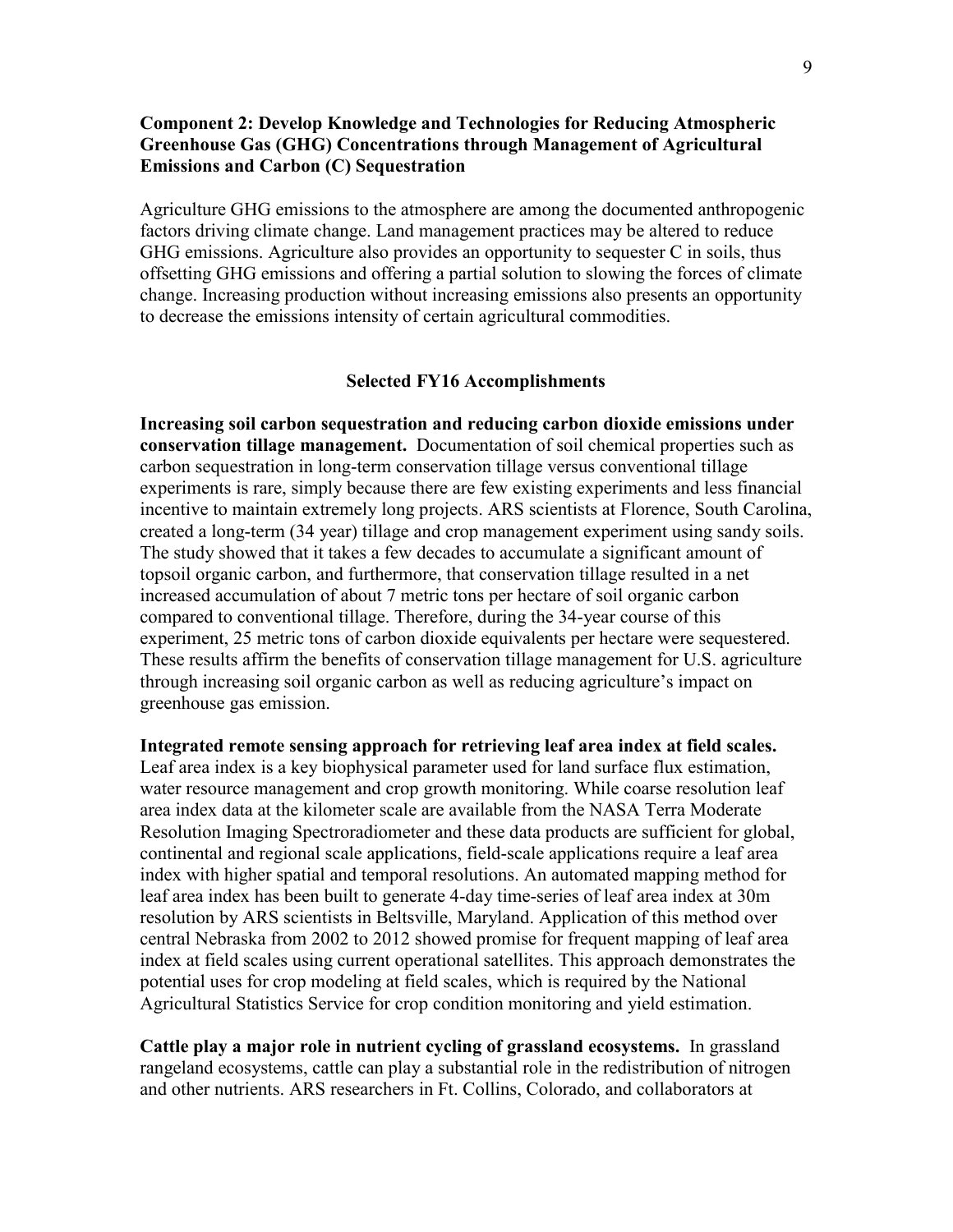Colorado State University, are studying the effects of cattle excrement patches on nitrous oxide  $(N_2O)$  and methane (CH<sub>4</sub>) fluxes on cool-season, pasture, and warm-seasondominated native rangeland of the shortgrass steppe in northeastern Colorado. Greenhouse gas Emission Factors (EF; i.e., percent of added N emitted as  $N_2O-N$ ) in this ecosystem were found to be substantially less than the Intergovernmental Panel on Climate Change (IPCC) Tier 1 Default EF for manured pasture, indicating that during drought conditions, the IPCC Tier 1 Default EF significantly overestimates emission from both the shortgrass steppe (SGS) native rangeland and cool-season pasture. While the Tier 1 Default EF values are used to approximate annual  $N_2O$  emissions from different ecosystems or managed systems, these ARS measurements indicate that substantially less  $N_2O$  is emitted from these systems in comparison to the default values. These data are important for providing better values for estimating agricultural impacts on N2O emissions.

**Soil physical structure is a key determinate of greenhouse gas emissions.** Knowledge of the processes controlling greenhouse gas (GHG) emissions is critical for developing mitigation practices to reduce these emissions from agricultural activities. ARS researchers in Saint Paul, Minnesota evaluated the factors influencing GHG emission rates under both field and laboratory conditions. The data showed that 72% of the GHG variability was explained by soil physical properties such as soil texture, porosity, and bulk density and this suggests that the soil physical structure is a major factor controlling soil GHG emissions. These results are significant to farmers and policy makers because agricultural practices alter these soil physical properties and furthermore, this information will assist scientists and engineers in developing improved models for predicting net GHG emissions for various management options.

**Species and media effects on soil carbon dynamics in the landscape.** Agriculture is unique in that activities which were once carbon dioxide  $(CO<sub>2</sub>)$  sources can become carbon (C) sinks by using management practices that increase C storage in biomass and soils. However, little work has investigated the contributions of plants in the urban landscape (representing  $\sim$ 148 million acres across the U.S.) for mitigation of climate change via C storage. ARS scientists in Auburn, Alabama grew three common ornamental shrubs (cleyera, Indian hawthorn, and loropetalum) in containers for one season using pinebark (the industry standard), clean chip residual, or WholeTree as potting substrates before transplanting into the landscape. Soil  $CO<sub>2</sub>$  efflux was monitored by an automated carbon dioxide efflux system for 1 year. Plant growth and soil C as a result of potting substrate were assessed. Soil  $CO<sub>2</sub>$  efflux was unaffected by species or substrate. Pinebark plots had higher soil C levels, suggesting that pinebark decomposed slower and thus has greater soil C storage potential than the two alternative substrates. These results indicate that urban landscapes have a large C storage potential that could help mitigate climate change.

**Arbuscular mycorrhizal fungus increases on-farm yield of tomato.** Agricultural scientists constantly search for ways to increase crop yields with the same or reduced input of resources. One option is the intentional use of naturally occurring symbioses such as the one formed by arbuscular mycorrhizal (AM) fungi. ARS researchers in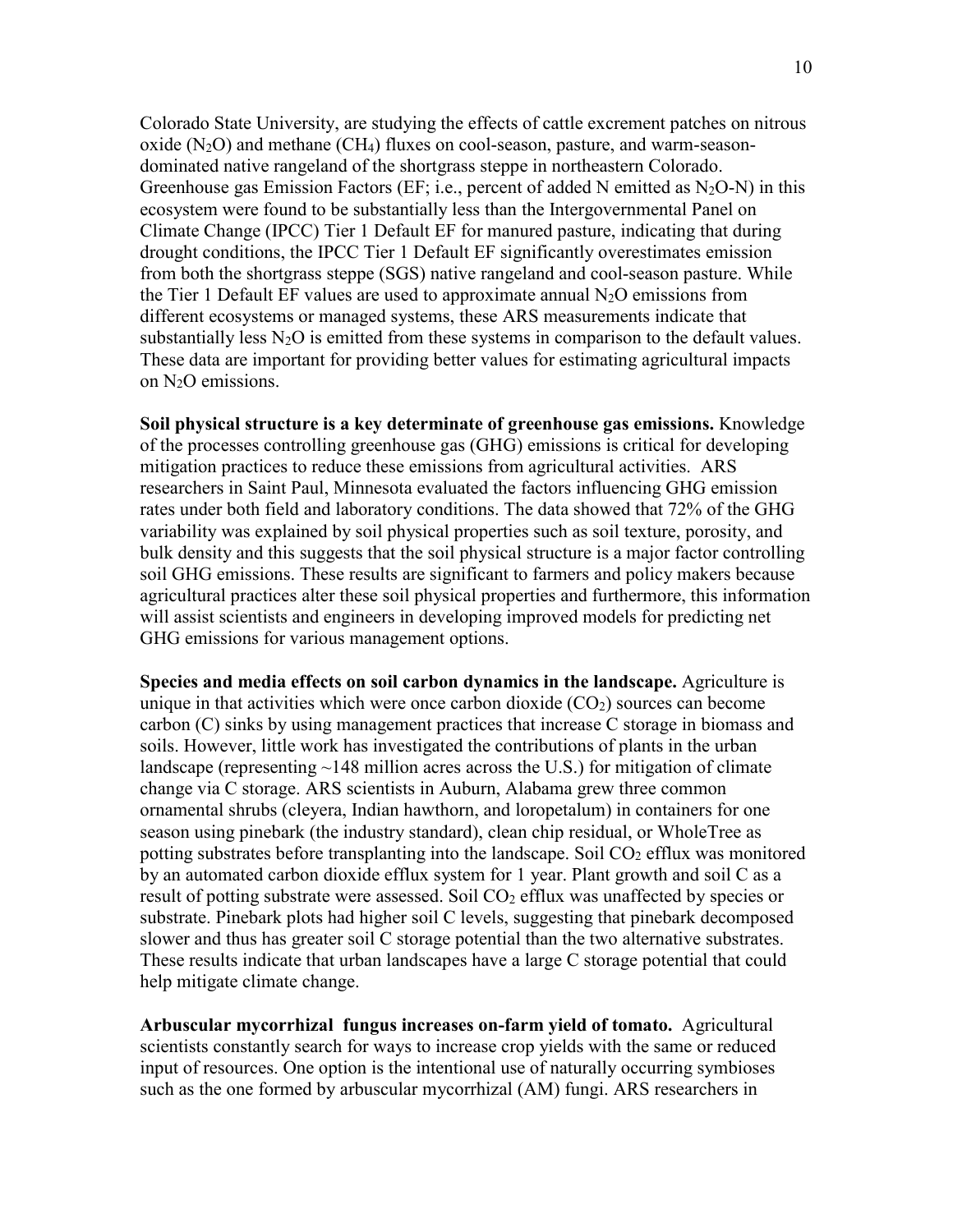Wyndmoor, Pennsylvania conducted seven years of experimentation at a conventional vegetable farm which showed a statistically significant average increase in yield of tomato fruit of 6% for AM-fungus-inoculated vs. uninoculated plants. Inocula were produced on-farm at a cost of \$0.003 per plant (not counting labor), resulting in a significant cost-benefit ratio for vegetable farmers. In comparison, the United Nations' Food and Agriculture Organization data show that for corn—one of the most intensively managed, fertilized, and genetically engineered crops in the world—the average yearly increase in yield in the U.S. over the past 25 years was 1.2%. Inoculation with AM fungi shows promise as an effective way to increase grower yield at minimal cost.

**No-till increases sustainability of crop residue harvest.** Crop residues like corn stover perform important functions that promote soil health and provide ecosystem services that influence agricultural sustainability and global biogeochemical cycles. Corn stover harvesting for livestock feed, bedding, and cellulosic ethanol production has been rising and is expected to increase in the future. In a four-year study, ARS scientists in Brookings, South Dakota evaluated the effect of corn residue removal from a no-till cornsoybean rotation on crop yields, greenhouse gas (GHG  $[e.g., CO<sub>2</sub>, N<sub>2</sub>O, CH<sub>4</sub>]$ ) fluxes, and net global warming potential. Corn and soybean grain yields were not significantly affected by residue removal. Residue removal did not significantly affect GHG fluxes from corn; however, significantly higher (107%)  $N_2O$  fluxes were observed in soybean with residue removal compared to control plots. All field plots were a net source of CH<sub>4</sub> during a four-year test period. Soil organic carbon (SOC) increased in both treatments during the study, with a lower rate of SOC accumulation with corn residue removal compared to plots without residue removal. Because of the net gain in SOC in all plots, net global warming potential was negative for both treatments. This finding indicates that under local soil-climatic conditions, no-till practices can permit biennial corn stover harvesting without increasing global warming potential. However, our results also show that repeated corn residue harvesting may increase nitrogen loss from fields as  $N_2O$ . These data fill specific knowledge gaps for life cycle analyses of regional bioenergy cropping systems.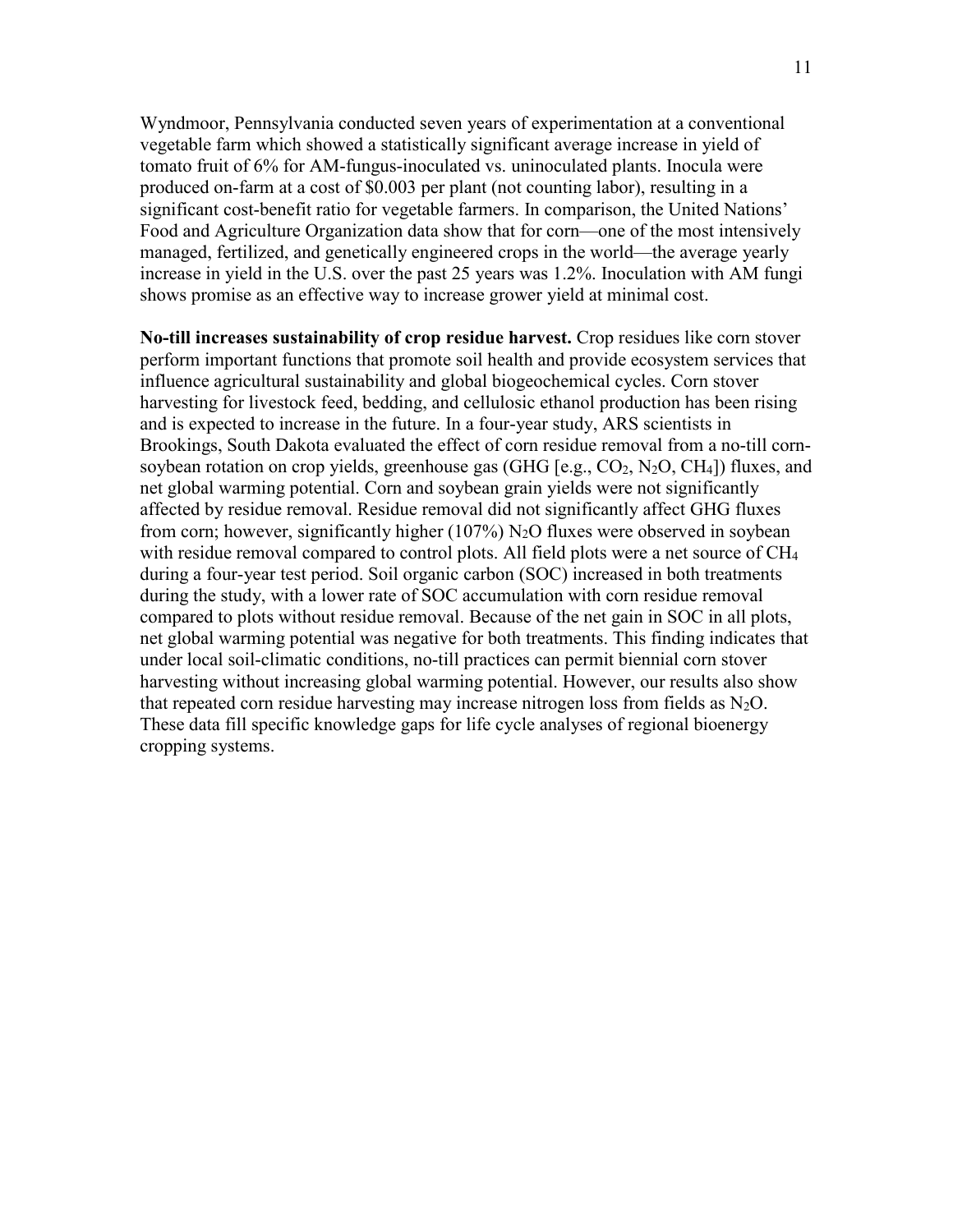### **Component 3: Enable Agriculture to Adapt to Climate Change**

Mechanisms for adapting to climate change are critical for continued agricultural production and stewardship of natural resources. An understanding of the impacts of climate change on natural and managed ecosystems provides insights needed to formulate strategies for addressing vulnerabilities and exploiting potentially beneficial aspects of climate change. Mechanisms for identifying and detecting indicators of impacts are key to formulating management responses. Adaptive responses to climate change must be evaluated for impacts on ecosystem function and potential feedbacks on the climate system and subsequent consequences for sustainability and reinforcement, or offset of, climate change mitigation strategies.

### **Selected FY16 Accomplishments**

**Positive effects of CO2 on crop growth vary with temperature.** ARS researchers in Beltsville, Maryland, conducted an international study using 13 to 26 crop models for wheat, corn, and rice in order to assess the effects of increasing temperature and  $CO<sub>2</sub>$  on yields. Common assumptions were used among all models. The research showed that a cut-off point where the positive effects of  $CO<sub>2</sub>$  concentration could compensate for the potentially negative effects of temperature increases on yields could be identified from these simulations. The research is useful to climate change researchers who use and interpret crop models and policy experts who use results from simulation models.

**Crop residue effects on fall precipitation capture.** In the Mediterranean-type climate of the Pacific Northwest, while thick layers of crop residues are often left on fields at harvest, they are not effective in preventing significant amounts of evaporation over the summer fallow period - and these residues are often removed or tilled into the soil. ARS researchers at Pendleton, Oregon used weighing lysimeters, field plots, and samples from farmers' fields and learned that residue cover approaching 100% is very effective at improving deep penetration and storage of early fall rains. Residue cover of less than 50% was much less effective, and small rain events would often evaporate completely. Since small rain events are very important to wheat yields in semi-arid areas, this information has encouraged farmers to develop ways to maintain and plant through higher levels of residue cover and has reduced the desire to remove residue from the field. In addition to yield increases, these practices will help protect soil quality and provide improved climate stability.

**Beneficial fungi increase drought tolerance in wheat.** Abiotic stresses, particularly drought, reduce grain yield of wheat in many semiarid regions of the world. In the inland northwest, even during periods of extreme drought, patches of green and vibrant spring wheat were observed growing in the midst of wheat stunted by severe water stress. Arbuscular mycorrhizae (AM) interactions were present in these patches and these enabled greater accumulation of limited water by the wheat. ARS scientists in Pullman, Washington, determined that drought appears to have enhanced AM relationships with wheat, thus inoculation of seed or soil with AM fungi may hold potential to increase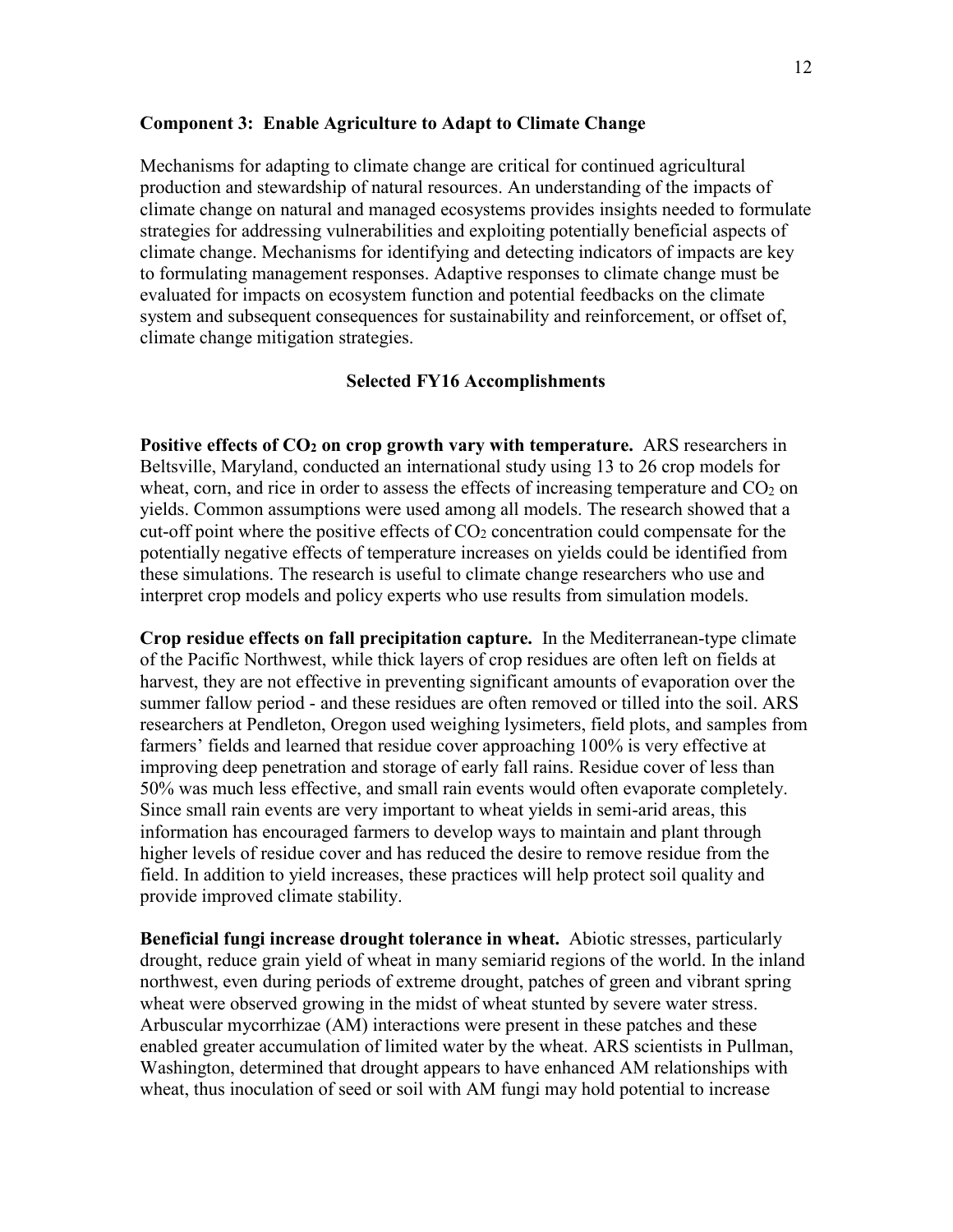grain yield during drought. Inoculation of seeds prior to planting, or soil amendments represent a relatively low-cost approach that farmers can use to maintain and perhaps increase grain yields even during drought conditions.

**Crop rotations for soil fertility and sustainable agriculture.** Development of crop rotations that support sustainable agriculture requires an understanding of the complex relationships between soils, crops, and yield. To better understand these relationships, ARS scientists in Brookings, South Dakota measured how soil chemical and physical attributes, as well as corn and soybean growth and grain yield, responded to simple and complex crop rotations that contained row crops as well as annual and perennial forages. When compared to a simple corn/soybean rotation, rotations that contained wheat or alfalfa produced greater corn grain yield while seed nitrogen (N) concentration was significantly greater only in rotations containing alfalfa. Soybean seed yield was about also 10% greater and seed protein concentrations were about 3% greater in the alfalfa rotation compared to the other rotation treatments. It is hypothesized that the increased soil N when alfalfa is included in the rotation played a role in increasing seed yield and N concentration. Alfalfa-induced increases in soil N would allow farmers in the northern Great Plains to reduce nitrogen fertilizer rates by 45% and still maintain yields when corn follows alfalfa in rotation. Maintenance of crop yields under reduced nitrogen fertilizer application rates would increase farm profitability and decrease the potential of environmental contamination.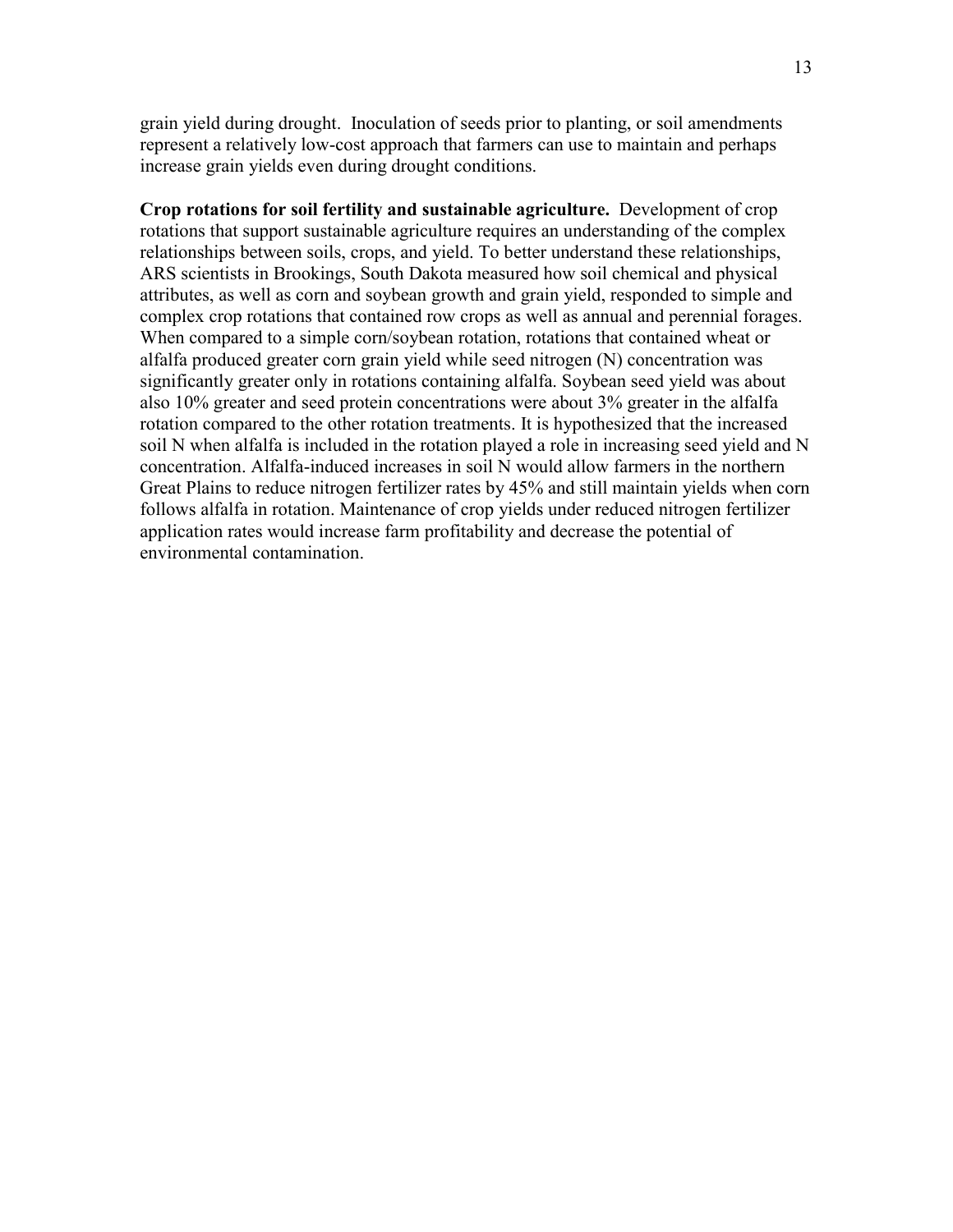### **Component 4: Maintaining and Enhancing Soil Resources**

Soil productivity must be enhanced to meet increasing global food, feed, fiber, and fuel demands. Likewise, soil degradation through erosion and decreased physical (e.g., structure, compaction, infiltration), chemical (e.g., acidification, salinization, nutrient depletion), and biological (e.g., losses in biodiversity, reduced nutrient cycling, lowered soil organic matter) properties and processes must be mitigated to ensure critical goods and services provided by soil resources are maintained.

### **Selected FY16 Accomplishments**

**Humic products cause increased growth of corn roots.** Humic product vendors often claim their products promote crop root growth--which would enable faster crop uptake of water and nutrients and potentially contribute to soil carbon stocks and erosion control yet no formal data exist for this claim. ARS researchers in Ames, Iowa measured corn root growth in a defined soil volume at three crop growth stages in three consecutive years using humic products from two collaborating companies. In most cases root length increased with product application by at least 15-20% for all root size classes by the final sampling time each year, with most of the response occurring later in the growing season. Proportional increases in root biomass were the same or greater than root length, suggesting denser or thicker roots as well. Enhanced root carbon input into the soil provides one potential explanation for initial findings that soil physical properties are improved with long-term application of humic products, and suggests that humic products might allow farmers to mitigate detrimental effects of intensive agriculture on soil health.

**A well-tested Soil & Water Assessment Tool (SWAT) model for quantifying impacts of winter cover crops on water quality.** A management tool was needed for quantifying the impacts of winter cover crops on water quality at watershed scales. As part of the Conservation Effects Assessment Project (CEAP), ARS scientists in Beltsville, Maryland, evaluated the effectiveness of winter cover crops on nitrate loads into the streams, using the Soil & Water Assessment Tool (SWAT) model within the Choptank watershed in Maryland. When calibrated using remotely sensed data, the SWAT model showed promise to be used as a management tool for evaluating winter cover crops' effectiveness as well as their impact on reducing nitrate loads into the streams for improving water quality. The improved predictive power of the SWAT model arises from the employment of improved representations of agricultural practices across the watershed (e.g., crops; rotations) and the growth dynamics of winter cover crops used. A validated version of the model will be useful for agricultural producers and regulatory agencies for assessing risks and benefits associated with winter cover crops to improve water quality at watershed and basin scales.

**Corn residue harvesting changes both soil hydrology and soil aggregation.** Reducing or eliminating tillage is recommended to protect soil resources when crop residues like corn stalks are harvested. However, information is lacking on whether conservation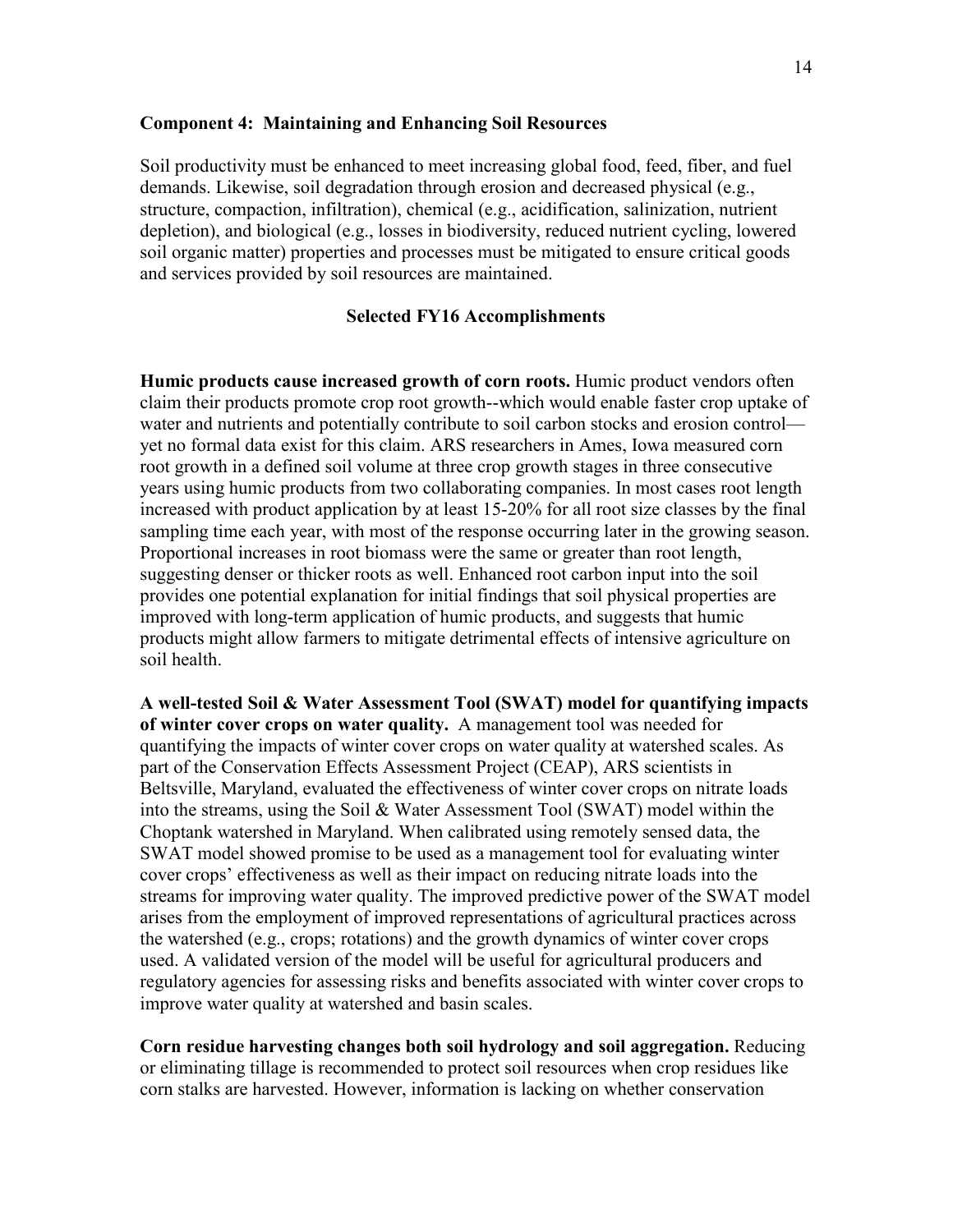tillage strategies are sufficient to provide any protection when residues are aggressively harvested. ARS researchers in Morris, Minnesota and collaborators compared soil aggregation and water infiltration in fields with and without tillage, with no residue or maximum residue harvested. In both tilled and not tilled crop fields, soil water retention was improved when full crop stover was returned to the soil. Soils in tilled fields, however, were more exposed to wind and water and had reduced ability to capture rainwater. Fields managed without tillage captured and stored more rainwater when residue covered the soil. This work will aid producers, energy industry, and action agencies to balance the pros and cons of harvesting crop residues such as corn stalks for bioenergy.

**Biochar application to soil affects herbicide activity.** Biochar is a by-product of the process of pyrolysis conversion of plant material to biofuel. Biochars are being considered as soil amendments that may increase soil nutrients and water holding capacity, but field application of biochar may produce unintended consequences to other crop management practices. In collaboration with university scientists, ARS researchers at Brookings, South Dakota examined the impact of biochar application to the availability of the herbicides atrazine and 2,4-D in soil and how biochar affects the speed of plant germination. Soils amended with biochar produced from corn stover, switchgrass, and Ponderosa pine retained 5 to 10 times more herbicide than untreated soils, with only modest differences due to biochar type. Plants sensitive to these herbicides germinated more rapidly when biochar was present. These data indicate that even low levels of biochar addition to soil can increase herbicide retention by soil but reduce their potential effectiveness against weeds. This information can be useful to growers looking to obtain maximal benefits of biochar without compromising other agronomic practices.

#### **New, lower nitrogen fertilizer recommendation for optimum sugar beet yield.**

Nitrogen management is critical in sugar beet production to optimize yield and extractable sugar. Current nitrogen fertilizer recommendations for sugar beet in Idaho are seven pounds of nitrogen per ton of beet, including nitrogen in the soil and applied fertilizer. ARS researchers in Kimberly, Idaho, in collaboration with agronomy staff at Amalgamated Sugar Company, used 14 site-years of data to determine that nitrogen requirements could be reduced by 14 to 29% in the Pacific Northwest compared to current recommendations. The average nitrogen recommendation to achieve maximum sugar yield was 4.5 pounds of nitrogen per ton of beet. The new nitrogen recommendations will result in significant cost savings for farmers and less nitrogen loss to the environment.

**Nitrogen loss from sandy southeastern soils is driven by hydrology.** Overall, conservation tillage practices are an effective method for reducing surface runoff, erosion, and related losses of nitrogen (N). ARS scientists at Tifton, Georgia found, however, that increased subsurface flow facilitated by conservation (strip, ST) tillage increased overall N loss by two-fold. Although surface runoff losses constituted 1.5% of field-applied N under conventional tillage and 1.0% for ST, subsurface losses of N were greater (8.3% for CT and 18.4% for ST). Much of the subsurface flow occurs in the months of January through April (due to high soil saturation and low evapotranspiration)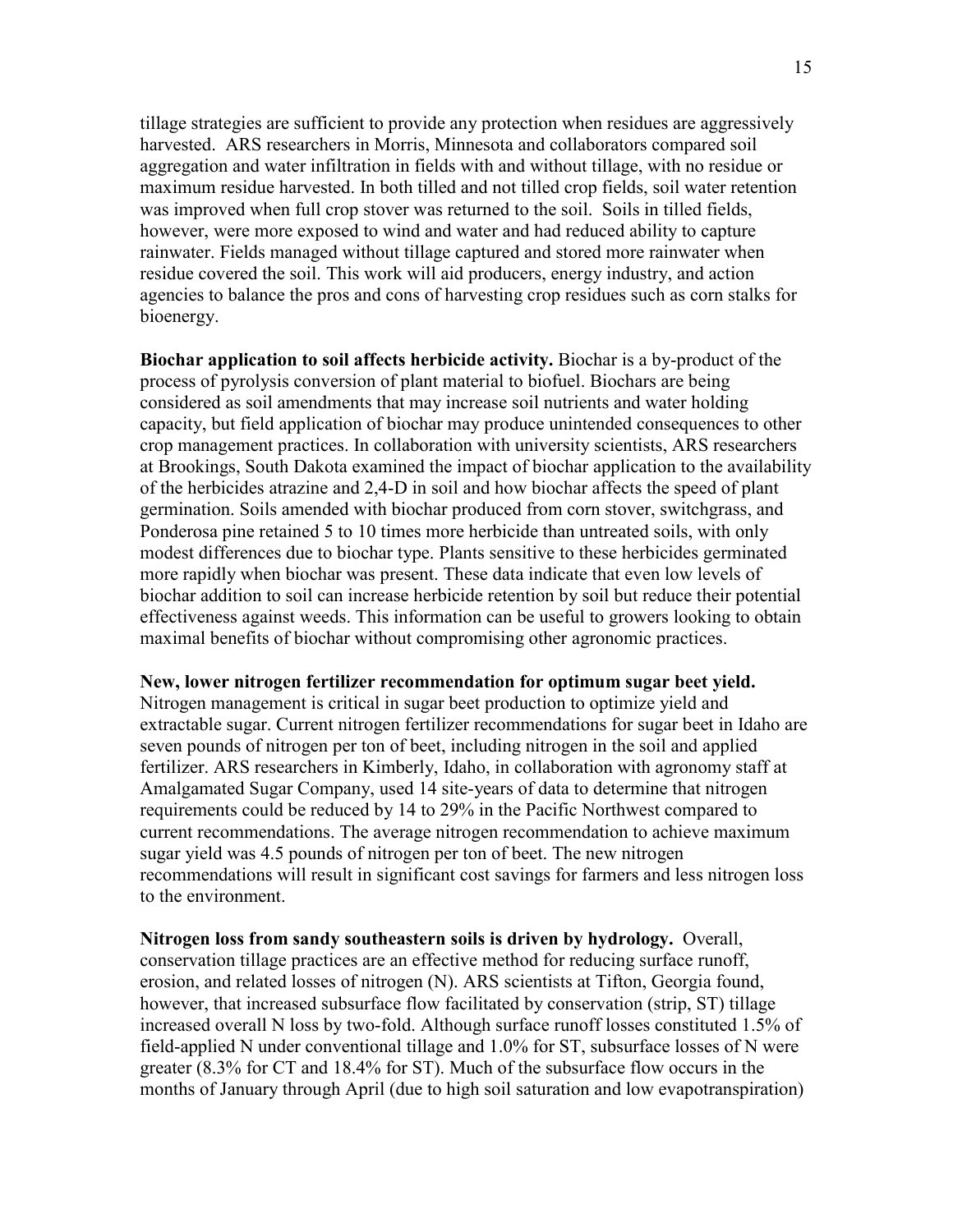with additional pulses typically associated with tropical (e.g., rain) events. N losses were largely controlled by differences in tillage effect on hydrologic routing as opposed to runoff concentrations. This study demonstrated that although reduced tillage is effective at reducing surface runoff and erosion, it introduces new challenges for nutrient management because enhanced infiltration can lead to increased N losses in subsurface flow.

# **Long-term crop rotation and tillage impacts on corn, grain sorghum and soybean.**

Long-term cropping system, tillage, and nitrogen fertilizer studies are essential to understanding production potential and yield stability of corn, grain sorghum, and soybean in rain-fed environments. ARS scientists in Lincoln, Nebraska conducted field studies in the western Corn Belt to evaluate how different tillage practices, crop rotations, and nitrogen fertilizer impact grain yield. Crop rotation has a larger degree of influence than tillage practice on corn and soybean production when evaluated across a wide range of weather conditions. Results indicate that adoption of 2- and 4-yr crop rotations in rainfed environments can result in high-yielding, more stable corn, grain sorghum, and soybean grain production compared with shorter rotations or continuous cropping under no-tillage. This information will help grain growers optimize their crop rotations for maximum yield.

**Visual evaluation of soil structure is useful for assessing sustainability of sugarcane production.** Increasing global demand for biofuel has accelerated land-use change in Brazil, primarily through the planting of sugarcane (*Saccharum officinarum*) to replace degraded pastures. ARS scientists in Ames, Iowa collaborated with visiting scientists from Brazil to evaluate the potential of using visual evaluation of soil structure (VESS) to assess effects of sugarcane production practices on soil health/soil quality. Based on a scale of 1 to 5 (1 being best) the average VESS scores for native vegetation, pasture, and sugarcane were 2.0, 2.7, and 3.1, respectively. The VESS scores accurately reflected laboratory measurements of soil physical properties, suggesting that they can be a reliable indicator of soil structural quality in tropical soils. A VESS score of 3.0 can be used as a warning point for changing current management practices to ones that create a better soil physical condition for crop production on Brazilian soils.

**Earthworms play important roles in soil ecology.** Earthworms are responsible for a number of important processes in soil modification and restructuring—they decompose surface litter, move organic matter from the surface down into the soil, digest and decompose soil organic matter, and create tunnels that alter soil porosity. Earthworms are often divided into functional groups based on their feeding and burrowing behaviors, and it is assumed that all species within each functional group will have similar effects on soil organic matter. ARS researchers in Beltsville, Maryland, found that certain earthworm species differentially affected soil microbiological activity, the incorporation of surface litter into soil organic matter, and the abundance of soil bacteria and fungi. These effects varied according to the specific earthworm species rather than the earthworm functional group, highlighting the need to incorporate species information into studies on earthworms and soil organic matter. These results will be useful to soil ecologists and